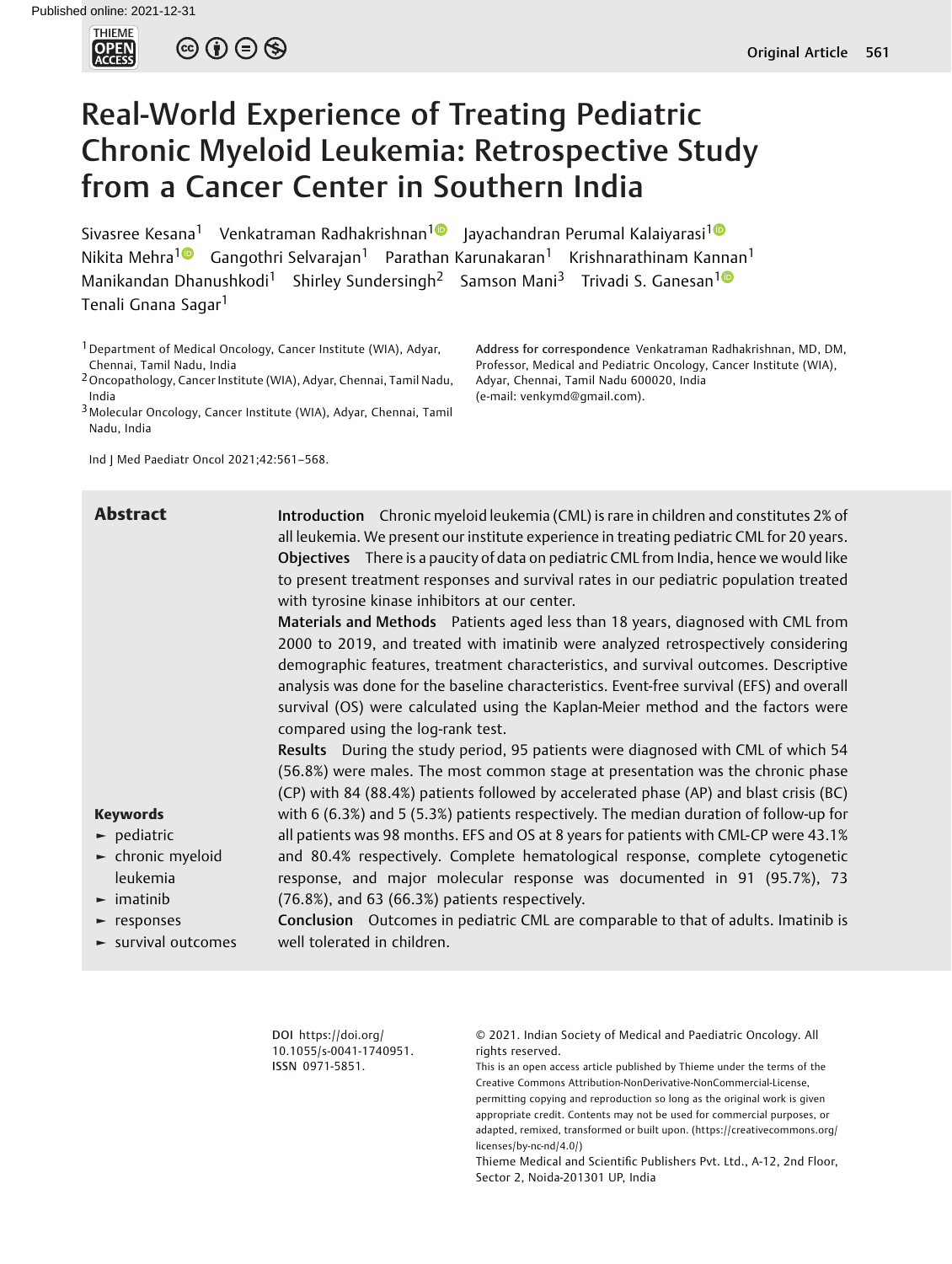# Introduction

Chronic myeloid leukemia (CML) is rare in children and constitutes 2% of all leukemia in pediatric age group younger than 15 years and 9% in adolescents aged between 15 and 19 years.<sup>1–3</sup> Management of CML in children is challenging due to the lifelong treatment with tyrosine kinase inhibitors (TKIs) like imatinib and long-term adverse effects of TKI $^{2,4}$ These challenges are amplified in resource-challenged settings in low/middle-income countries due to delayed presentation, poor compliance to treatment, treatment abandonment, and access to drugs.

The use of hematopoietic stem cell transplantation (HSCT) to treat children in the chronic phase (CP) CML is no longer recommended with the advent of TKI.<sup>2,5</sup> Imatinib has been the backbone for treating CML in children and recent evidence suggests that second-generation TKIs like dasatinib and nilotinib are safe and efficacious in children with CML.<sup>5,6</sup>

Our study adds to the literature from India on pediatric CML by providing details on the clinical profile, management, and outcomes of pediatric CML treated at our center.

# Materials and Methods

## Inclusion Criteria

Retrospective data on 95 consecutive patients aged less than 18 years and diagnosed as Philadelphia (Ph) chromosomepositive CML at our hospital from January 2000 to December 2019 treated with TKI (imatinib) were analyzed.

#### Exclusion Criteria

CML patients aged more than 18 years and those who did not receive TKIs were excluded.

Baseline characteristics and other clinico-pathological features were extracted from the patient records. The procedures followed were in accordance with the ethical standards of the responsible committee on human experimentation (institutional) and with the Helsinki Declaration of 1964, as revised in 2013. This being a retrospective study, informed patient consent was waivered and approved by the hospital ethics committee (Institutional Ethics Committee, Cancer Institute (WIA), Adyar, Chennai; Accreditation number: EC-CT-2020–0141; Reference Number IEC/2020/Oct 01) on October 3, 2020.

The diagnosis of CML was established by clinical examination supported by hemogram, peripheral smear, bone marrow aspiration, and demonstration of the Ph chromosome either by conventional cytogenetics or fluorescent in situ hybridization (FISH).<sup>7</sup> Confirmation of the presence of breakpoint cluster region-Abelson (BCR-ABL) fusion gene transcript was done by the reverse transcriptase polymerase chain reaction (RT-PCR) method.<sup>8</sup>

Accelerated phase (AP) was defined by any of the following features: basophils  $> 20\%$ ; blasts 10 to 19% in peripheral blood or bone marrow; persistent thrombocytopenia ( $<$ 100  $\times$  10 $^{9}$ /L) unrelated to therapy or persistent thrombocytosis (  $>$  1,000  $\times$  10 $^{9}$ /L) unresponsive to therapy; increasing total white blood cell (WBC) count and increasing spleen size unresponsive to therapy; megakaryocytic proliferation in sizable sheets and clusters associated with marked reticulin or collagen fibrosis and/or severe granulocytic dysplasia; and cytogenetic evolution. $9B$ last crisis (BC) was defined as blasts 20% in blood or bone marrow, large foci or clusters of blasts in bone marrow biopsy, or extra-medullary blast proliferation. All other patients who did not meet the criteria for AP or BC and blasts < 10% in peripheral blood or bone marrow were considered as CP.<sup>9</sup>

In children weighing < 40 kg, imatinib was started at 260 to 300 mg/m<sup>2</sup>.<sup>10</sup> Children weighing  $\geq 40$  kg were started on imatinib 400 mg daily.<sup>11</sup> Dose escalation of imatinib was done if there was nonattainment or loss of response. Toxicity details were captured from the case files and were graded according to the Common Terminology Criteria for Adverse Events, version 4.03. Treatment was started after obtaining written informed consent for TKI from the parent/guardian.

Regular follow-ups included clinical examination and complete blood count. A complete hematologic response (CHR) was defined as  $WBC < 10 \times 10^9/L$ , a platelet count  $<$  450  $\times$  10<sup>9</sup>/L, no palpable spleen, no immature cells, and basophils  $< 5\%$  in peripheral blood smear.<sup>12,13</sup> Cytogenetic response assessments have been replaced by real-time quantitative RT-PCR assessment at our center since 2013. A complete cytogenetic response (CCyR) was defined as the absence of the Ph chromosome in all analyzable metaphases on karyotyping. A BCR-ABL1/ABL1 transcript ratio  $\leq 1\%$  on the international scale by quantitative RT-PCR was considered equivalent to  $CCyR$ <sup>12-15</sup> A major molecular response (MMR) was defined as a BCR-ABL1/ABL1 transcript ratio  $\leq$ 0.1% on the international scale by real-time quantitative RT-PCR, whereas a complete molecular response (CMR) was defined as an undetectable BCR-ABL1 transcript by two consecutive RT-PCRs with assay sensitivity of  $10^{-4}$ .<sup>13,16-18</sup> Management of CML has evolved over the 20-year period, and this has reflected on patient care. Cytogenetic and molecular responses were assessed using FISH or quantitative PCR for BCR-ABL transcript levels from peripheral blood. Response assessment was not performed according to the guidelines due to financial constraints.

Imatinib was withheld for grade 3 or 4 toxicity and restarted at a lower dose and escalated based on tolerance. In patients who had progression of disease to AP or BC, the dose of imatinib was increased or palliative treatment with hydroxyurea initiated. More recently, with availability of second-generation TKIs these have been administered if there is no response to imatinib. Imatinib resistance mutational analysis (IRMA) was performed where feasible.

## Statistical Analysis

Descriptive analysis was done for the baseline characteristics. An event in the study was defined as any loss of CHR or nonattainment at 3 months, CCyR at 6 months, and MMR at 12 months or progression to AP or BC or death due to any cause. Event-free survival (EFS) was calculated from the date of the start of therapy until the date of the first event. Overall survival (OS) was calculated from the date of the start of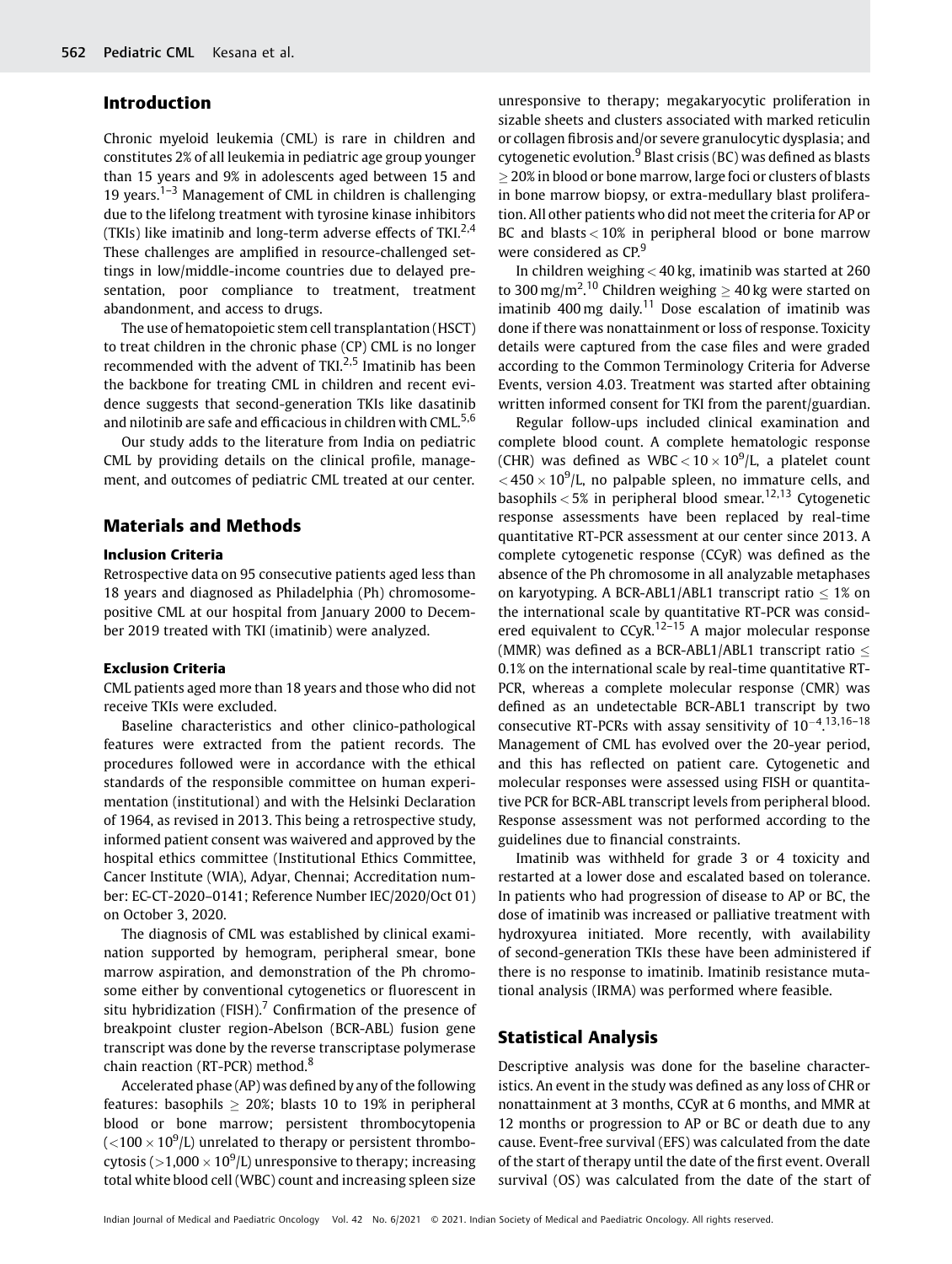| Table 1 Baseline clinical and laboratory parameters |  |
|-----------------------------------------------------|--|
|-----------------------------------------------------|--|

| <b>Characteristics</b>                      | Number of patients<br>$(X)$ : total number = 95 |
|---------------------------------------------|-------------------------------------------------|
| Hemoglobin                                  |                                                 |
| $>$ 10 qm/dL                                | 34 (35.8)                                       |
| $<$ 10 gm/dL                                | 61(64.2)                                        |
| Total leucocyte count (x10 <sup>9</sup> /L) |                                                 |
| $<$ 50                                      | 11(11.6)                                        |
| $50 - 100$                                  | 13 (13.7)                                       |
| $100 - 200$                                 | 42 (44.2)                                       |
| >200                                        | 29 (30.5)                                       |
| Platelet count $(x10^9/L)$                  |                                                 |
| $<$ 300                                     | 22 (23)                                         |
| >300                                        | 73 (77)                                         |
| Spleen (below costal margin)                |                                                 |
| $< 10$ cm                                   | 45 (47.5)                                       |
| $>10$ cm                                    | 45 (47.5)                                       |
| Missing data                                | 5(5)                                            |
| Sokal score                                 |                                                 |
| Low risk                                    | 33 (35)                                         |
| Intermediate risk                           | 41 (43)                                         |
| High risk                                   | 14 (15)                                         |
| Missing data                                | 7 (7)                                           |

therapy to the date of death or last follow-up. EFS and OS were analyzed using the Kaplan-Meier method and the factors were compared using the log-rank test. Statistical analysis was done using SPSS version 17.0 (SPSS Inc, IBM, Chicago, United States).

## Results

During the study period, 95 patients were diagnosed with CML, of which 54 (56.8%) were males and 41 (43.2%) were females. The median age at presentation was 13 years. The most common stage at presentation was CP with 84 (88.4%) patients followed by AP and BC with 6 (6.3%) and 5 (5.3%) respectively. Low- and intermediate-risk Sokal score (SS) was observed in 74 (78%) patients. Four patients initially received hydroxyurea for 1 to 3 years followed by imatinib after the drug was made available in India from 2002 through an initiative called the Glivec International Patient Assistance Program.<sup>19</sup> Baseline clinical and laboratory parameters are listed in ►Table 1.

#### Response

CHR, CCyR, and MMR were documented in 91 (95.7%), 73 (76.8%), and 63 (66.3%) patients respectively. Primary imatinib resistance was seen in three (3%) patients. Results with imatinib treatment including attainment of CHR, CCyR, and MMR are provided in **-Tables 2** and 3 (according to time-

| Table 2 Results of imatinib treatment |  |
|---------------------------------------|--|
|---------------------------------------|--|

| Parameter                     | Number (%) |
|-------------------------------|------------|
| Duration to attain CHR        | 91 (95.7)  |
| $<$ 3 months                  | 57 (60)    |
| >3 months                     | 34 (35.7)  |
| Nonattainment of CHR          | 4(4.4)     |
| Duration to attain CCyR       | 73 (76.8)  |
| $<$ 12 months                 | 33 (34.7)  |
| >12 months                    | 40 (42.1)  |
| Nonattainment of CCyR         | 22 (23.1)  |
| Duration to attain MMR        | 63 (66.3)  |
| $<$ 18 months                 | 26 (27.3)  |
| $>18$ months                  | 37 (38.9)  |
| Nonattainment of MMR          | 32 (33.6)  |
| Modification of imatinib dose |            |
| Escalated                     | 38 (40)    |
| De-escalated                  | 4(4.2)     |
| Progressed on imatinib        | 25(26.2)   |
| Lost to follow-up             | 14 (14.7)  |
| <b>IRMA</b>                   |            |
| Tested                        | 12 (12.6)  |
| Positive                      | 5(5.2)     |
| T315I mutation                | 3(3.1)     |
| E355G/E459L                   | 1(1.0)     |
| T2771                         | 1(1.0)     |

Abbreviations: CCyR, complete cytogenetic response; CHR, complete hematological response; IRMA, imatinib resistance mutational analysis; MMR, major molecular response.

lines). Response assessment was not performed as per the guidelines due to logistic or noncompliance issues in 18 patients.

### **Toxicity**

Most common imatinib-related side effects were polyarthralgia observed in 17 (17.8%) patients, hypopigmentation of skin in 11 (11.5%), hematological toxicity in 9 (9.4%), facial puffiness/peripheral edema in 7 (7.3%), nausea/vomiting/ diarrhea in 6 (6.3%), and skin rash in 5 (5.2%) patients. Grade 3–4 toxicity (myelosuppression) was seen in four (4.2%) patients. Imatinib was stopped in three patients due to toxicities, one of whom progressed to BC; one patient was rechallenged with imatinib successfully and the other patient received nilotinib, due to imatinib intolerance.

#### Second-Line TKI and Transplantation

Nilotinib was administered to three patients, due to primary TKI resistance in two and imatinib intolerance (myelosuppression and rash) in one. Indications for dasatinib (two patients) were deranged liver enzymes while on nilotinib in one patient and loss of CCyR in the other. Twelve patients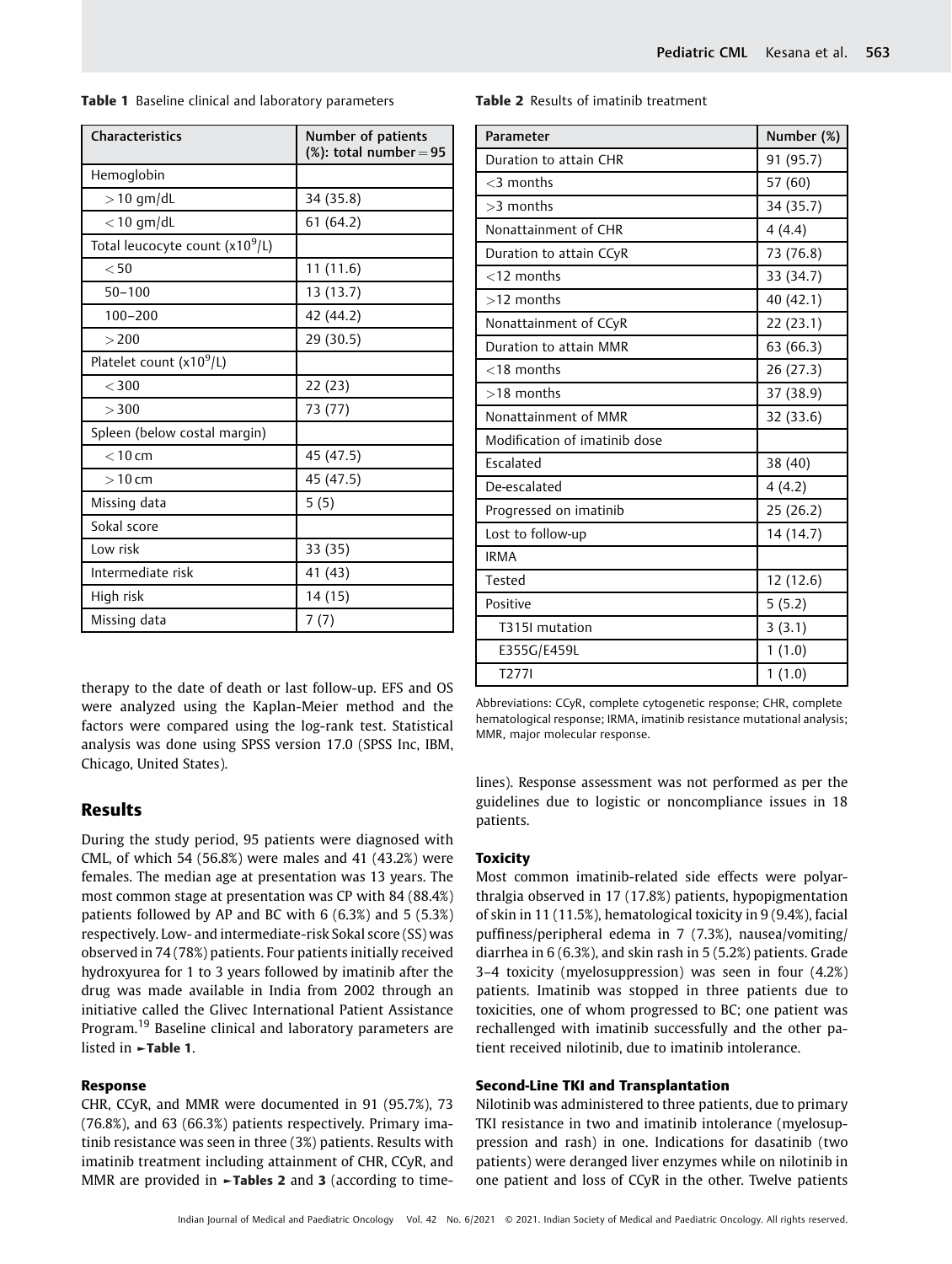| Time since diagnosis      | CHR $(%)$   | CCVR(%)     | MMR $(%)$    |
|---------------------------|-------------|-------------|--------------|
| At 3 months               | 57 (60%)    |             |              |
| At 6 months               | $+19(80%)$  | 14 (14.7%)  | 5(5.2%)      |
| At 12 months              | $+6(86%)$   | 19 (34.7%)  | $+13(18.8%)$ |
| At 18 months <sup>a</sup> | $+2(88.4%)$ | $+8(43.1%)$ | $+08(27.3%)$ |

Table 3 Responses with imatinib treatment as per timelines

Abbreviations: CCyR, complete cytogenetic response; CHR, complete hematological response; MMR, major molecular response. <sup>a</sup>Seven patients did not achieve CHR at 18 months (attained later).

were tested for IRMA, and three had T315I mutation. One patient with T315I mutation underwent allogeneic HSCT with a matched sibling donor (MSD) and the remaining patients died due to progressive CML.

Four patients underwent allogenic HSCT, indications being T315I mutation in one patient and CML-BC at diagnosis in three other patients. Two patients received HSCT from MSD and one each received a haploidentical transplant from father and matched unrelated donor. Of the four, two patients are alive and in CMR. One patient (BC at diagnosis) succumbed to progressive disease and the other (T315I mutation) due to chronic graft versus host disease after 2 years. Both these patients had received HSCT from MSD.

# Survival Analysis

The median duration of follow-up for all patients was 98 months (range: 1–243 months). EFS and OS at 8 years for patients with CML-CP were 43.1% and 80.4% respectively (►Supplementary Figs. S1 and S2). On univariate analysis, attainment of CHR at 3 and 6 months, CCyR at 12 months, and CP was significantly associated with better OS (►Table 4). Attainment of CCyR at 6 and 12 months and MMR at 12 months was associated with significant EFS on univariate analysis (►Table 4). On multivariate analysis, CP was associated with better OS  $(p < 0.001)$  and CCyR at 12 months was associated with better EFS ( $p = 0.04$ ).

Poor compliance with treatment was observed in 19 (20%) patients. To date, 64 of 95 patients are alive, 12 patients are lost to follow-up (all poorly compliant), and 19 patients have expired due to progressive CML.

## **Discussion**

CML in children is rare. The majority of children with CML present with CP as was observed in our study where 88.4% of patients had CP at diagnosis. However, AP and BC accounted for 6.3 and 5.3% of cases respectively at diagnosis. In a report from Delhi, 3% and 17% of patients had a diagnosis of AP and BC respectively.<sup>20</sup> Reports from developed countries indicate that 2–6% of children present in AP and 2–4% BC.<sup>6,21</sup> CML in children is different compared with adults ( $\sim$ 2% AP and 1%) BC), as a higher proportion present in AP and BC.<sup>22</sup>

Our findings were consistent with other studies in India, which report that CML is predominantly a disease of adolescents (►Table 5). Most studies report a median age of 13 years similar to our findings.<sup>5,23-28</sup> We observed a male to

female ratio of 1.3:1—this is similar to reports from southern India and considerably lesser than a higher male to female ratio reported by studies from northern and western India.20,23–<sup>28</sup> The higher male to female ratio in CML observed in northwestern India could be due to social bias where females are not provided similar access to healthcare as males.

Response to treatment in our study is comparable to reports from other centers in India and developed countries. The 8-year EFS and OS for patients with CML-CP in our study were 43.1% and 80.4% respectively. This is the longest duration of follow-up and survival reported by any study in India. There is a 35% gap between EFS and OS in our study, which is comparable to the observation of a 28% gap in another report (5-year EFS and OS: 64% and 92% respectively).<sup>20</sup> This gap highlights the fact that many patients with suboptimal responses to imatinib continue to respond for a prolonged time and the lower EFS is mostly due to noncompliance to treatment in our study. More recently, the availability of second-generation TKIs like nilotinib and dasatinib can be prescribed to those who fail imatinib.

Adult prognostic scoring systems like the Sokal, European Treatment and Outcome Study, and Hasford were not useful to predict outcome in pediatric patients with CML.<sup>2,29</sup> This was also observed in our study where the SS was not prognostic of the outcome. Attaining CCyR at 12 months is an important landmark predicting superior outcomes in adult patients.<sup>14</sup> Similarly, we also observed that the attainment of CCyR at 12 months was associated significantly with better EFS (8-year EFS: 69.1% vs 31.6%;  $p = 0.002$ ) and better OS (8-year OS:  $96.8\%$  vs 72.8%;  $p = 0.02$ ). Formal compliance was not assessed in our study as it was retrospective. However, it was documented in the case records that 20% of patients were noncompliant to treatment and 12% were lost to follow-up (includes patients who were noncompliant).

Animal studies, clinical cases, and prospective studies had shown deleterious effects of imatinib on growth kinetics and bone metabolism.30,31 Growth failure or retardation is an important and unique toxicity to be considered when using TKIs in the pediatric population.<sup>32</sup> We do not have the data on serial growth monitoring as this study was retrospective.

Long-term follow-up of the stop imatinib study confirms that imatinib discontinuation is safe in adults.<sup>33</sup> Pediatric studies on stopping imatinib in patients who are in CMR are ongoing.<sup>34</sup> Future research in pediatric CML includes the safety, toxicity profile, long-term effects of second- and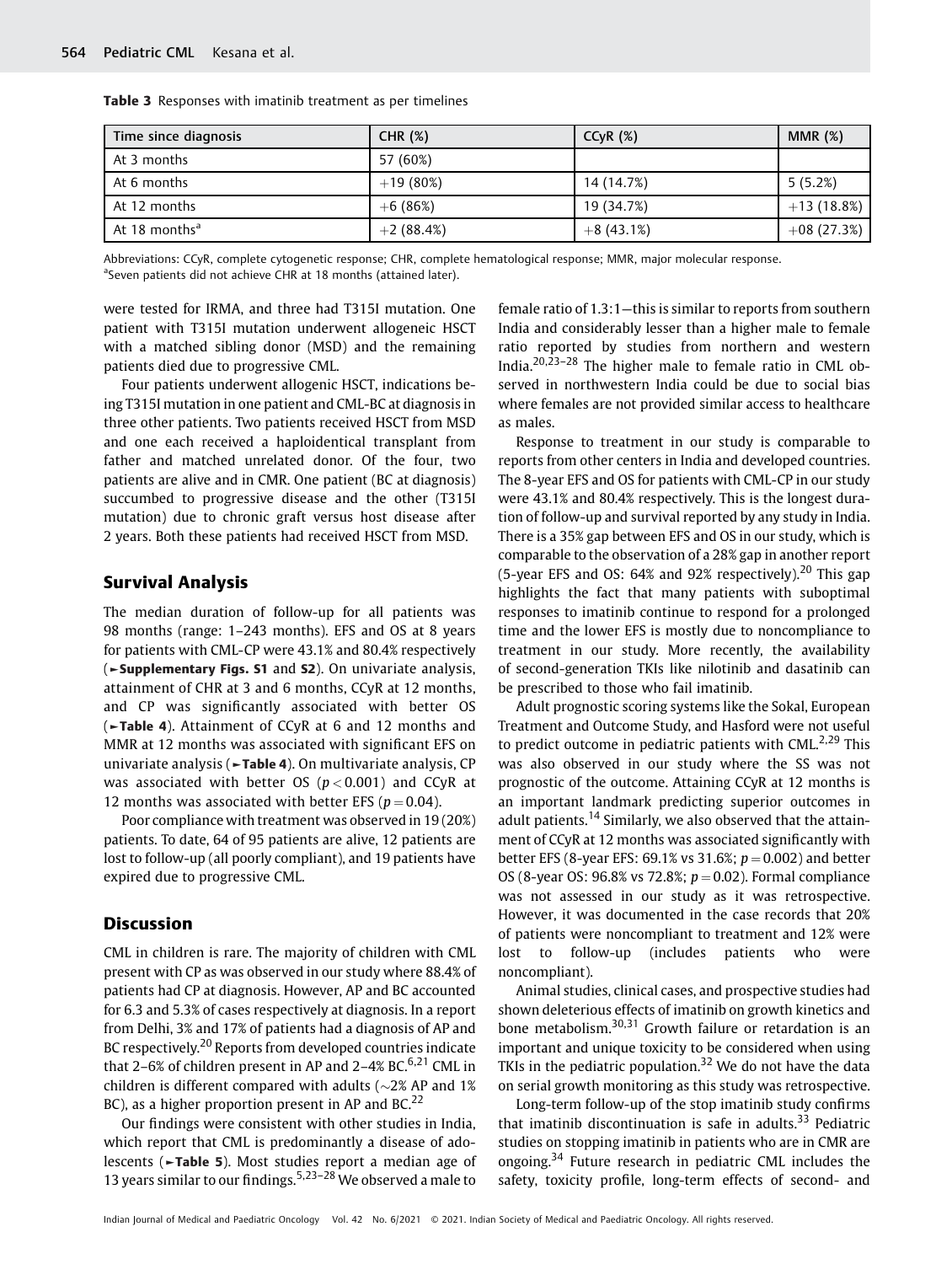Table 4 Univariate analysis of factors predicting the survival in the study population

| Parameter (N)                                                  | 8-year EFS (%) | p-Value | 8-year OS (%) | p-Value |
|----------------------------------------------------------------|----------------|---------|---------------|---------|
| Age                                                            |                | 0.17    |               |         |
| $\leq$ 10 years (22)                                           | 59.9           |         | 90            | 0.2     |
| $>$ 10 years (73)                                              | 37.5           |         | 96            |         |
| Sex                                                            |                | 0.93    |               |         |
| Male (54)                                                      | 43.7           |         | 80.3          | 0.95    |
| Female (41)                                                    | 41.5           |         | 77.2          |         |
| Stage                                                          |                | 0.29    |               | 0.000   |
| Chronic phase (84)                                             | 43.1           |         | 80.4          |         |
| Accelerated phase (6)                                          | 33.3           |         | 66.7          |         |
| Blast crisis (5)                                               | $00\,$         |         | $00\,$        |         |
| Splenomegaly                                                   |                | 0.99    |               | 0.77    |
| $>10$ cm (45)                                                  | 41.0           |         | 81            |         |
| $<$ 10 cm (45)                                                 | 43.6           |         | 77            |         |
| Missing data (5)                                               |                |         |               |         |
| Hemoglobin (g/dL)                                              |                | 0.37    |               | 0.79    |
| $>10$ gm/dL (34)                                               | 57.2           |         | 79.8          |         |
| $<$ 10 gm/dL (61)                                              | 38.2           |         | 78.3          |         |
| Total leucocyte count at presentation $(x10^3$ cells/ $\mu$ L) |                | 0.60    |               | 0.68    |
| < 200(66)                                                      | 42.2           |         | 84            |         |
| $>$ 200 (29)                                                   | 42.9           |         | 73.4          |         |
| Platelet count $(x10^3$ cells/uL)                              |                | 0.56    |               | 0.97    |
| $<$ 300 (22)                                                   | 32             |         | 79.7          |         |
| $>$ 300 (73)                                                   | 44.7           |         | 77.6          |         |
| Sokal score                                                    |                | 0.36    |               | 0.68    |
| Low risk (33)                                                  | 45.1           |         | 86.3          |         |
| Intermediate risk (41)                                         | 45.5           |         | 72.3          |         |
| High risk (14)                                                 | 24.5           |         | 77.9          |         |
| CHR at 3 months                                                |                | 0.49    |               | 0.009   |
| Yes (57)                                                       | 47.3           |         | 90.6          |         |
| No (38)                                                        | 37.2           |         | 69.5          |         |
| CHR at 6 months                                                |                | 0.08    |               | 0.000   |
| Yes (76)                                                       | 49.8           |         | 90.3          |         |
| No (19)                                                        | 21.1           |         | 44.9          |         |
| CCyR at 6 months                                               |                | 0.03    |               | 0.19    |
| Yes (14)                                                       | 79.5           |         | 100           |         |
| No (81)                                                        | 38.5           |         | 77.4          |         |
| CCyR at 12 months                                              |                | 0.002   |               | 0.02    |
| Yes (33)                                                       | 69.1           |         | 96.8          |         |
| No (62)                                                        | 31.6           |         | 72.8          |         |
| MMR at 12 months                                               |                | 0.02    |               | 0.07    |
| Yes (13)                                                       | 75.4           |         | 100           |         |
| No (82)                                                        | 36.6           |         | 75.8          |         |

Abbreviations: CCyR, complete cytogenetic response; CHR, complete hematological response; EFS, event-free survival; MMR, major molecular response; OS, overall survival.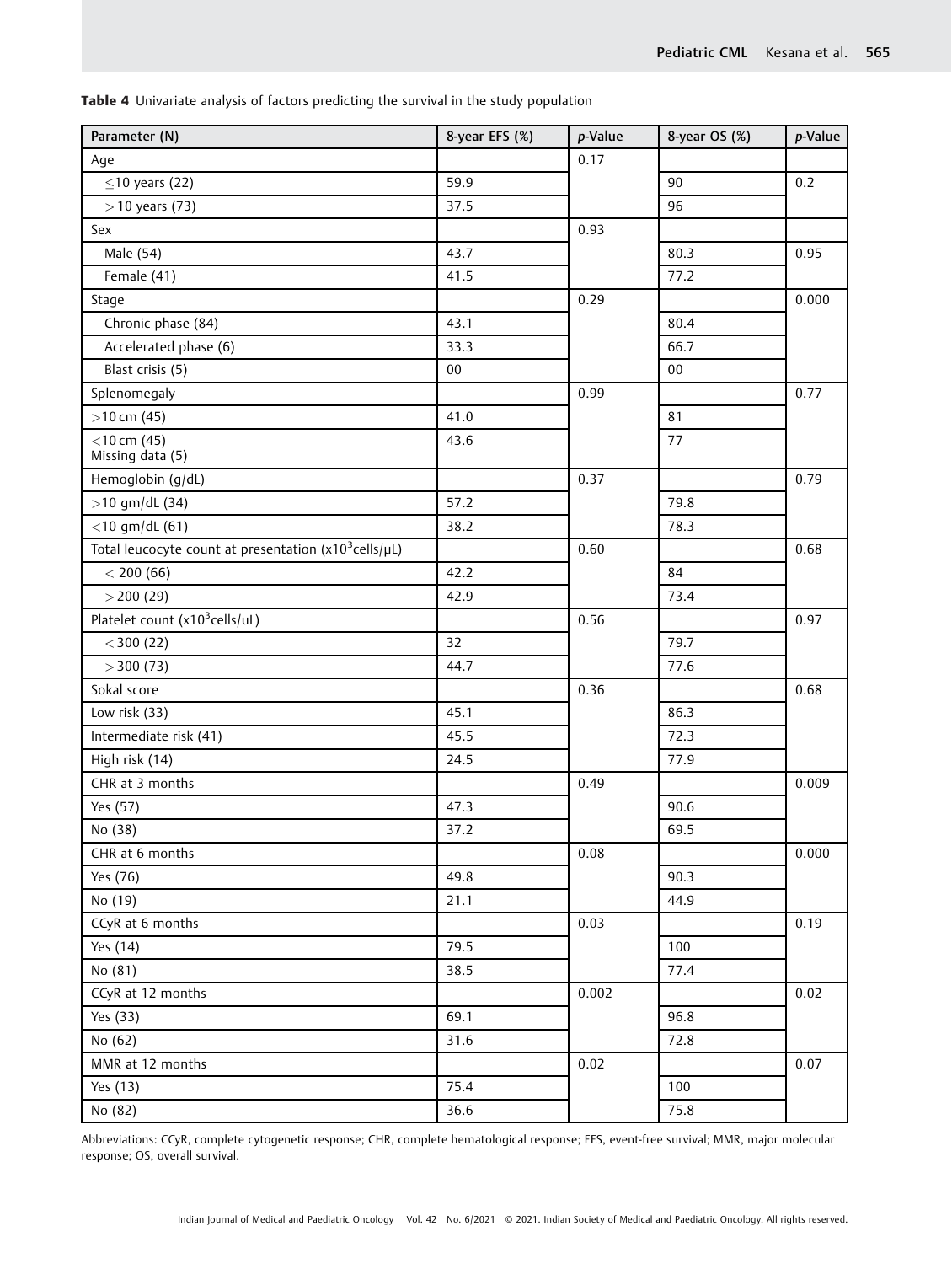| Study                         | Number          | Duration | CP/AP/BC                                     | Female (F)<br>Male (M): | <b>CHR</b>          | CCyR                                     | <b>MMR</b>                                 | Median follow-up | Outcome                                    |
|-------------------------------|-----------------|----------|----------------------------------------------|-------------------------|---------------------|------------------------------------------|--------------------------------------------|------------------|--------------------------------------------|
| Ganguly et al <sup>20</sup>   | $124^a$         | 13 years | CP-99 (80%)<br>AP-4 (3%)<br>BC-21 (17%)      | 3.11                    | 79.7% at 3 months   | 54% at 12 months                         | 50.9% at 12 months                         | 67.4 months      | 5-year EFS: 64% ±6%<br>5-year OS: 92% ± 3% |
| Ganta et al $^{23}$           | 48              | 4 years  | ჭ                                            | .18:1                   | 100% at 3 months    | 79% at 6 months                          | ≸                                          | ≸                | ≨                                          |
| Chandra et al <sup>27</sup>   | 57              | 9 years  | $CP-43(84.4%)$<br>AP-4 (7.8%)<br>BC-4 (7.8%) | 2.6:1                   | ₹                   | ≸                                        | ⋚                                          | ≸                | ≸                                          |
| Ganta et al <sup>24</sup>     | 106             | 5 years  | Ĝ                                            | .14.1                   | 94% at 3 months     | 75% at 12 months                         | ≸                                          | ≸                | 4-year EFS: 81%                            |
| Madabhavi et al <sup>26</sup> | 65              | 17 years | CP-60 (92.3%)<br>AP-3 (4.6%)<br>BC-2 (3.07%) | 3.3:1                   | $77.7%$ at 3 months | 48% at 12 months                         | 40.7% at 18 months                         | 36 months        | 3-year OS: 96.2%<br>3-year PFS: 66.6%      |
| Linga et al <sup>25</sup>     | 64 <sup>b</sup> | 10 years | පි                                           | <b>G</b> :              | $\frac{1}{2}$       | ⋚                                        | ≸                                          | 36 months        | 3-year OS: 94.5%<br>3-year PFS: 56.8%      |
| Parikh et al <sup>28</sup>    | $\overline{30}$ | ≨        | ჭ                                            | M > F                   | 90%                 | 83.3%                                    | ≸                                          | ≸                | 3-year PFS: 81.5%<br>3-year OS: 100%       |
| Present study                 | 95              | 20 years | $CP-84(88.4%)$<br>AP-6 (6.3%)<br>BC-5 (5.3%) | $\ddot{3}$ :            | 80% at 6 months     | and 43% at 18 months<br>35% at 12 months | 19% at 12 months and<br>$27%$ at 18 months | 98 months        | 8-year EFS: 43.1%<br>8-year OS: 80.4%      |
|                               |                 |          |                                              |                         |                     |                                          |                                            |                  |                                            |

Table 5 Published studies of pediatric CML from India

Table 5 Published studies of pediatric CML from India

Abbreviations: CCyR, complete cytogenetic response; CHR, complete hematological response; MMR, major molecular response; CP, chronic phase; BC, blast crisis; AP, accelerated phase; OS, overall survival; PFS,<br>progression-fr Abbreviations: CCyR, complete cytogenetic response; CHR, complete hematological response; MMR, major molecular response; CP, chronic phase; BC, blast crisis; AP, accelerated phase; OS, overall survival; PFS, progression-free survival; EFS, event-free survival; NA, not available.

aOnly 81 patients out of 124 were analyzed for treatment response.

<sup>a</sup>Only 81 patients out of 124 were analyzed for treatment response.<br><sup>b</sup>Only 37 patients out of 64 were analyzed for treatment response. bOnly 37 patients out of 64 were analyzed for treatment response.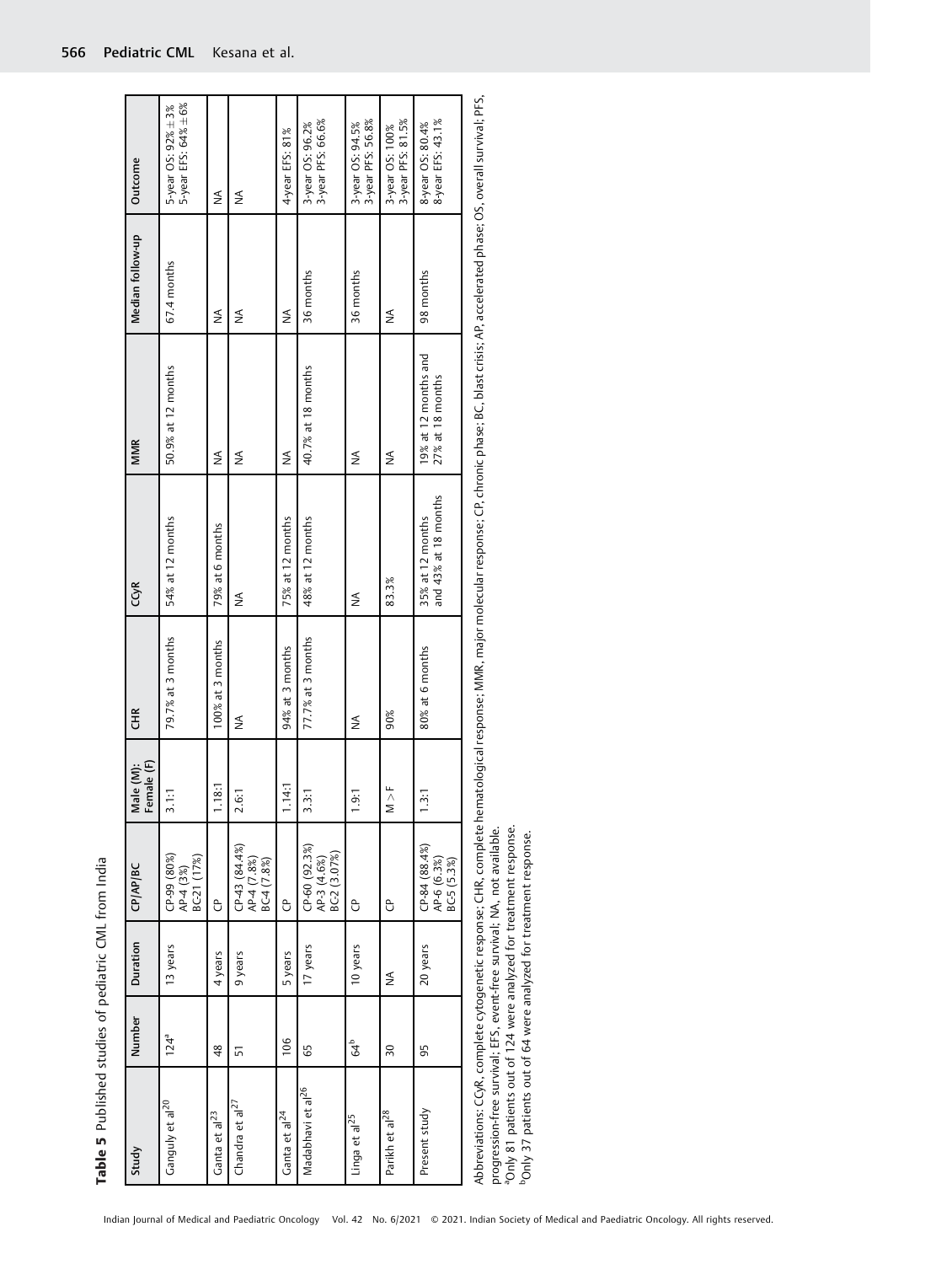third-generation TKIs, and discontinuation of TKIs. Successful discontinuation of the therapy in children with CML will reduce the long-term side effects associated with TKIs.

The role of HSCT in pediatric CML has reduced since the advent of TKIs. HSCT is currently performed in patients with CML BC or T315I mutation.<sup>34</sup> Only 4 out of 95 patients in our cohort underwent HSCT.

Limitations of our study include the retrospective nature, availability of quantitative BCR-ABL PCR for response monitoring only from 2013, monitoring of BCR-ABL levels in patients on treatment being variable due to financial constraints, and nonavailability of data on growth kinetics.

# Conclusion

Data on pediatric CML at our center are comparable to that of other Indian studies and western literature. Outcomes in pediatric CML are comparable to that of adults. Imatinib is well tolerated in children. The necessity of HSCT has drastically decreased after the introduction of TKIs.

Availability of Data and Material

The data regarding the findings of this study are available on request from the corresponding author.

Author Contributions

All coauthors have reviewed and contributed substantively and intellectually to the work described.

### Note

Abstract on "A Retrospective Study of Pediatric Chronic Myeloid Leukemia" from 2000 to 2016 was presented in HAEMATOCON and PHOCON conferences in 2018, ICKSH-2019.

Funding None.

Conflict of Interest

No conflicts of interest or competing interest.

## Acknowledgments

We would like to acknowledge our transplant coordinator, Ms. Vanita, for the help in coordinating and streamlining the transplant process.

#### References

- 1 Ries LAG, Smith MA, Gurney JG, et al. Cancer Incidence and Survival among Children and Adolescents: United States SEER Program 1975–1995, National Cancer Institute, SEER Program. NIH Pub. No. 99–4649. Bethesda, MD, 1999
- 2 Hijiya N, Schultz KR, Metzler M, Millot F, Suttorp M. Pediatric chronic myeloid leukemia is a unique disease that requires a different approach. Blood 2016;127(04):392–399
- 3 Dikshit RP, Nagrani R, Yeole B, Koyande S, Banawali S. Changing trends of chronic myeloid leukemia in greater Mumbai, India over

a period of 30 years. Indian J Med Paediatr Oncol 2011;32(02): 96–100

- 4 Pushpam D, Bakhshi S. Paediatric chronic myeloid leukaemia: is it really a different disease? Indian J Med Res 2019;149(05): 600–609
- 5 Andolina JR, Neudorf SM, Corey SJ. How I treat childhood CML. Blood 2012;119(08):1821–1830
- 6 Suttorp M, Schulze P, Glauche I, et al. Front-line imatinib treatment in children and adolescents with chronic myeloid leukemia: results from a phase III trial. Leukemia 2018;32(07):1657–1669
- 7 Martinet D, Mühlematter D, Jotterand Bellomo M. [Fluorescent in-situ hybridization technique (FISH) in the diagnosis of Philadelphia translocation in chronic myeloid leukemia]. Schweiz Med Wochenschr 1996;126(20):855–863
- 8 Wells SJ, Phillips CN, Winton EF, Farhi DC. Reverse transcriptasepolymerase chain reaction for bcr/abl fusion in chronic myelogenous leukemia. Am J Clin Pathol 1996;105(06):756–760
- 9 Arber DA, Orazi A, Hasserjian R, et al. The 2016 revision to the World Health Organization classification of myeloid neoplasms and acute leukemia. Blood 2016;127(20):2391–2405
- 10 Millot F, Guilhot J, Nelken B, et al. Imatinib mesylate is effective in children with chronic myelogenous leukemia in late chronic and advanced phase and in relapse after stem cell transplantation. Leukemia 2006;20(02):187–192
- 11 Suttorp M, Millot F. Treatment of pediatric chronic myeloid leukemia in the year 2010: use of tyrosine kinase inhibitors and stem-cell transplantation. Hematology (Am Soc Hematol Educ Program) 2010;2010:368–376
- 12 Baccarani M, Saglio G, Goldman J, et al; European LeukemiaNet. Evolving concepts in the management of chronic myeloid leukemia: recommendations from an expert panel on behalf of the European LeukemiaNet. Blood 2006;108(06):1809–1820
- 13 Baccarani M, Cortes J, Pane F, et al; European LeukemiaNet. Chronic myeloid leukemia: an update of concepts and management recommendations of European LeukemiaNet. J Clin Oncol 2009;27(35):6041–6051
- 14 Baccarani M, Deininger MW, Rosti G, et al. European LeukemiaNet recommendations for the management of chronic myeloid leukemia: 2013. Blood 2013;122(06):872–884
- 15 Testoni N, Marzocchi G, Luatti S, et al. Chronic myeloid leukemia: a prospective comparison of interphase fluorescence in situ hybridization and chromosome banding analysis for the definition of complete cytogenetic response: a study of the GIMEMA CML WP. Blood 2009;114(24):4939–4943
- 16 Hughes T, Deininger M, Hochhaus A, et al. Monitoring CML patients responding to treatment with tyrosine kinase inhibitors: review and recommendations for harmonizing current methodology for detecting BCR-ABL transcripts and kinase domain mutations and for expressing results. Blood 2006;108 (01):28–37
- 17 Cross NCP, White HE, Müller MC, Saglio G, Hochhaus A. Standardized definitions of molecular response in chronic myeloid leukemia. Leukemia 2012;26(10):2172–2175
- 18 Müller MC, Cross NCP, Erben P, et al. Harmonization of molecular monitoring of CML therapy in Europe. Leukemia 2009;23(11): 1957–1963
- 19 Glivec ® International Patient Assistance Program (GIPAP). <http://www.themaxfoundation.org/gipap/Default.aspx>. Accessed December 8, 2021
- 20 Ganguly S, Pushpam D, Mian A, Chopra A, Gupta R, Bakhshi S. Real-world experience of imatinib in pediatric chronic phase chronic myeloid leukemia: a single-center experience from India. Clin Lymphoma Myeloma Leuk 2020;20(07):e437–e444
- 21 Millot F, Suttorp M, Guilhot J, et al. The International Registry for Chronic Myeloid Leukemia (CML) in Children and Adolescents (I-CML-Ped-Study): objectives and preliminary results. Blood 2012; 120:3741